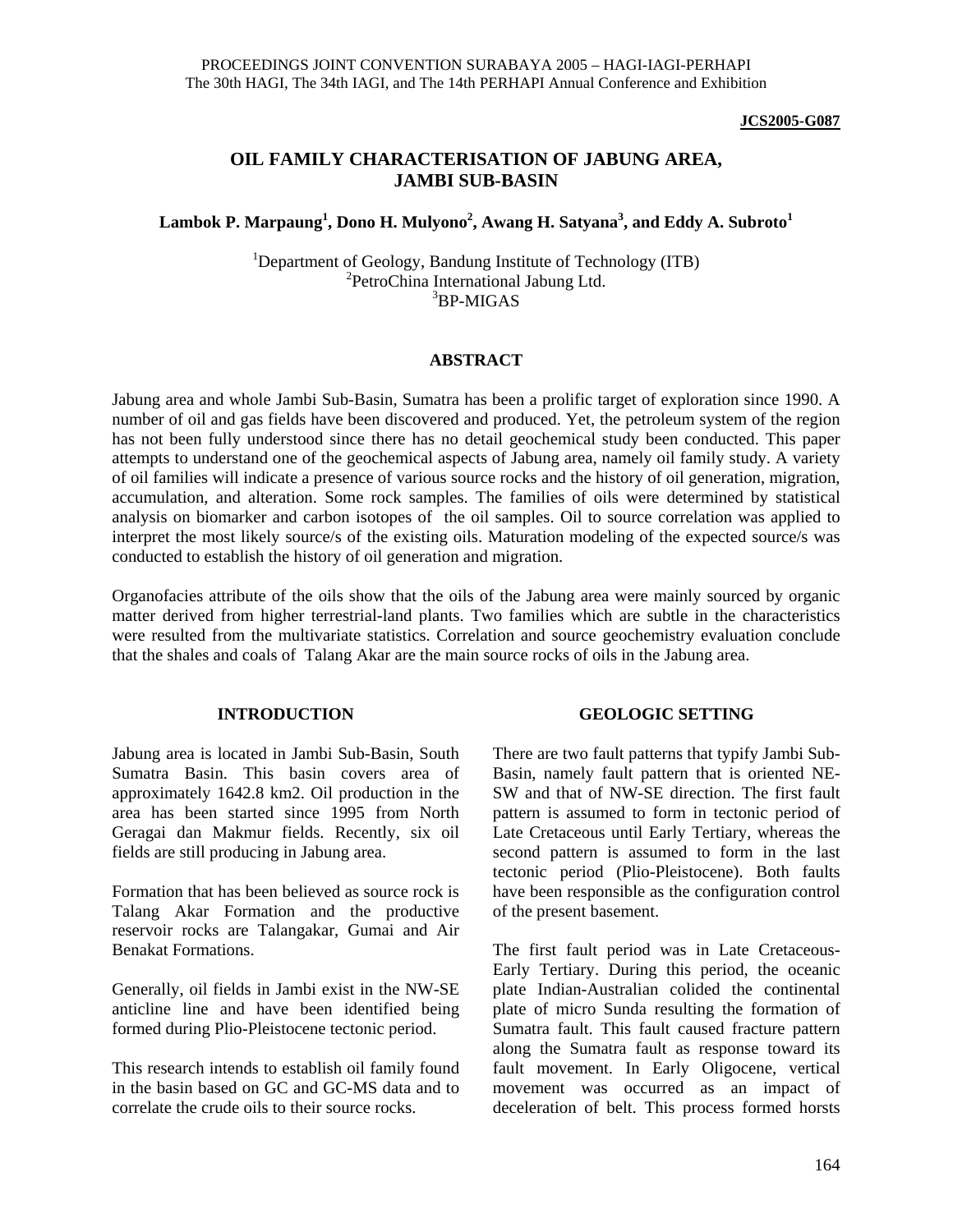and grabens and then followed by deposition of Lahat Formation (LAF) in graben area.

In Late Oligocene-Mid-Miocene (second period), an anticlockwise rotation movement happened in micro Sunda forming rifting and local subsidence and followed by erosion process and fast deposition of sediment. This period was ended by transgressive phase, followed by the deposition of Talang Akar (TAF), Baturaja (BRF) and Gumai Formations (GUF). In Jambi Sub-Basin, Baturaja Formation is not quite well developed.

The third period happened in Late Miocenepresent. During this time, the movement of Indian-Australian plate increased forming a direction of N65OE. Compression shown by direction of plate caused basin uplift and then regression occurred indicated by the deposition of Air Benakat (ABF), Muara Enim and Kasai Formations (KAF). This compression culminated in Plio-Pleistocene that caused tertiary sediments folded and faulted.

Faulted pattern in Plio-Pleistocene period formed anticline stripes with NW-SE direction that controls oil fields in Jambi Sub-Basin at the present. Stratigraphy of Jabung area is shown in Figure 1.

Oils in Jabung area have been generated in Early Miocene until Late Miocene and migrated through old structures position. Activities in Plio-Pleistocene period, marked by the formation of trap structures have caused accumulated oils up to present time. Hidrocarbon system of Jabung area can be seen in Figure 2.

# **OIL GEOCHEMISTRY**

# **Database and Interpretation Methods**

Geochemical data of the seventeen oil samples and some rock samples have been used during this study. The available data include bulk properties (API), carbon isotope-13, GC (gas chromatography), and GC-MS (gas chromatography-mass spectrometry) of saturate terpane and sterane. Interpretation of oil properties, oil grouping, maturation, and characteristics of source rocks were based on geochemical cross plots. A method of

"geochemical inversion" is used to predict source rock from oil properties as outlined by Bissada et al. (1992). Hierarchical Clustering Analysis (HCA) that resulted in dendogram is used to establish the oil family.

# **Oil Occurrences**

The crude oils have been interpreted to come from two different areas, so are their reservoirs. Oils taken from Geragai and Betara areas are commonly reservoired in Talang Akar and Gumai Formations (Figure 3). Geragai area includes North Geragai, Makmur and Berkah fields. Geragai and Makmur were the first area in Jabung that produced oils. Generally, reservoir in this area is the Gumai Formation. Betara area comprises North Betara, NE Betara, Gemah and Ripah. Sandstones of Talang Akar Formation are the most common reservoir in this area.

## **Analyses of Oil Properties**

Oil samples collected from both areas show API of 25.5-62.3 with average of 44.79. The variation seen in the API values may be due to the effect of degree of maturation and biodegradation or water washing. Based on the work done by BP Research (1991), plot between API and Pr/Ph ratio shows that the crude oils belong to class D and E or could be interpreted as a non-marine derived (Figure 4). All pristane/phytane (Pr/Ph) values are higher than 3.0 with average of 7.55 indicating terrestrial derived with oxic environment (Figure 5). According to Robinson (1987), Pr/Ph value up to 3.0 shows source rock derived from fluviodeltaic environment.

Figure 6 indicates a plot of carbon isotope data for saturate and aromatic fractions. The average of carbon isotope values of saturate and aromatic are 29.51 o/oo and 27.52 o/oo respectively. This figure suggests that the crude oils were derived from a mixture between terrestrial and algal organic facies, but the terrestrial materials seem to be more predominant.

GC data relatively vary, but commonly there are two maximum peaks before and after C20 indicating a mix input between higher plants and algae, a very common in the fluvio-deltaic deposits. General type of Jabung oils is relatively similar with that of other oils found in Indonesia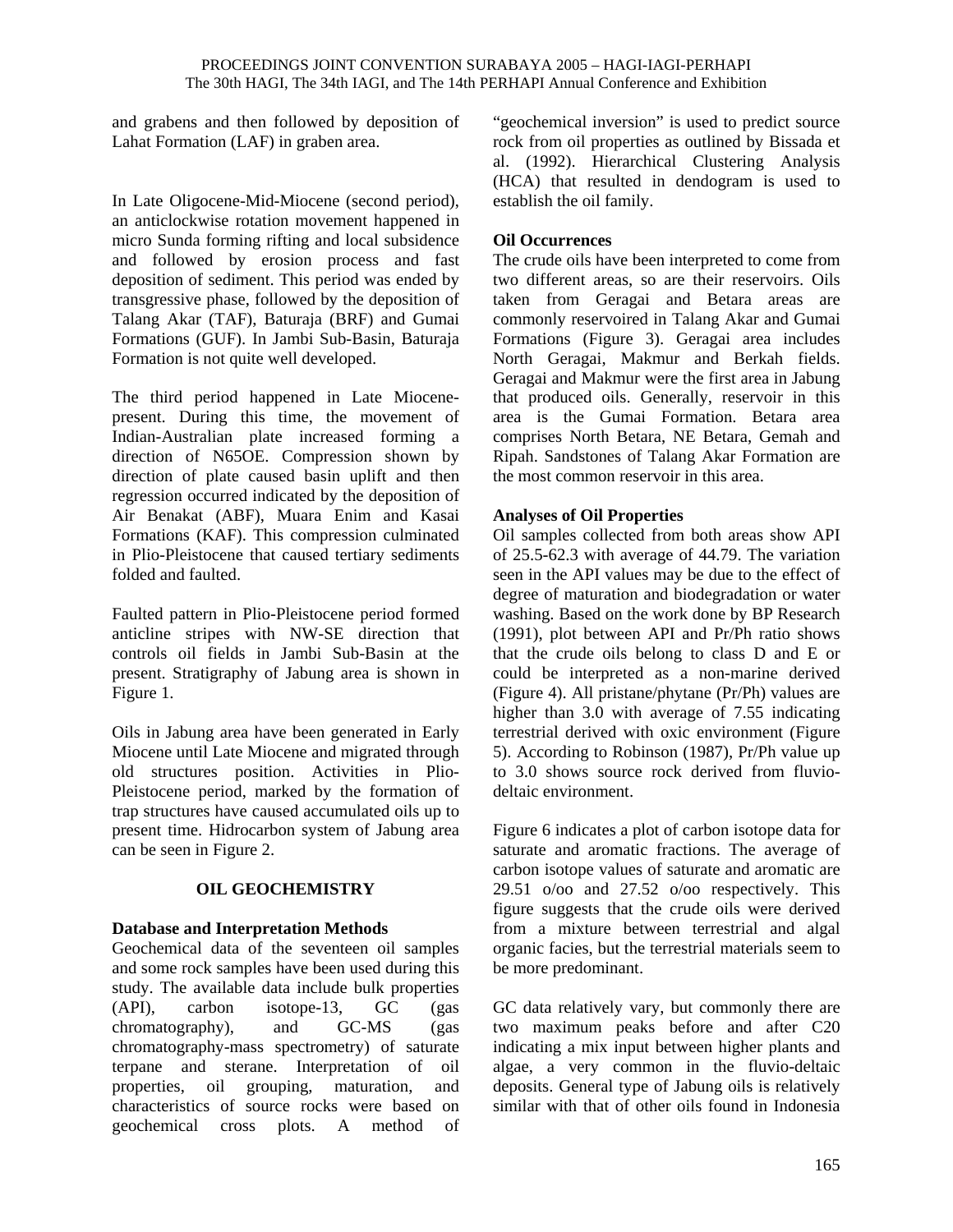being derived from shales and coals of fluviodeltaic environment containing minor algal.

GC-MS data used in this study comprising triterpane ( $m/z$  191) and sterane ( $m/z$  217). They consistently show fluvio-deltaic deposit. The minor biomarker differences among the oil samples may reflect variation in the oil source rocks. The biomarker composition of the oils suggests that the origin of the oil samples is dominantly terrestrial with minor algae. Generally, the samples contain 18a-oleanane in relatively high concentration indicating contribution of angiosperms. Domination of C29 steranes in this area delineates a great higher plant contribution. Hopane/sterane ratio also indicates that the oil source was derived from suboxic-oxic. Figure 7 shows ternary C27-C28-C29 diagram of Huang & Meinschein (1979). It is apparent that Jabung oils were most likely derived from terrestrial environment.

## **Oil Family**

Cluster analyses has been used to establish the oil family. Seventeen samples were characterized by using thirteen parameters to define the family. The parameters used did not include those affected by maturation. The parameters used are  $C_{27}-C_{29}$ steranes,  $Pr/Ph$ ,  $Pr/nC_{17}$ ,  $Phy/nC_{18}$ , oleanane/hopane, opanes/steranes, gammacerane/ $C_{30}$  hopane,  $C_{29}/C_{30}$  hopanes, Tm/Ts, and carbon isotope-13 (Table 1).

The results indicate that there is no significant difference among the oil facies. The families obtaind during this study are significantly reflect the contribution of terrestrial deposit. However, this study could define two oil families. According to BP Research (1991) classification, Jabung oils can be classified as non-marine type (class D). This class has been characterized by the appearance of oleananes and resins as terrestrialderived materials. Then, on the basis of the dendogram (Figure 8), the crude oils are grouped into two classes, namely  $D_I$  (Betara) and  $D_{II}$ (Geragai). The two families are differed based on their biomarker distributions. In general,  $D_{II}$ family is more terrestrial, more oxic, more oleanane content, and higher hopane/sterane ratio compared with the  $D<sub>I</sub>$  family (Figure 9). Plot of Pr/Ph ratio versus hopane/sterane (Figure 10) shows that Betara area is oxic-terrestrial whereas Geragai area is suboxic-oxic terrestrial.

## **Source Identification**

Geochemical inversion method (Bissada et al., 1992) was used for source identification because the absence of source data in deeper area. Source rocks information in the deeper areas is frequently absent because exploratory drilling focuses on structural highs. By using the inversion technique, it is intended to interpret the depositional environment, age, and location of the hydrocarbon kitchen(s).

The oils of Jabung are typically derived from nonmarine source rocks associated with kerogen from terrestrial. Based on bulk properties, and biomarker analyses, it is apparent that all oil samples are relatively similar, being generated from fluvio-deltaic shales and coals predominated by terrestrial organic matter and minor algal. Referring to the stratigraphy of Jabung area, the most appropriate formation having such characters is the Talang Akar shales and coals of Late Oligocene to Early Miocene.

The ratio of oleanane/(oleanane+hopane) of the oil samples can be used to define the age of source rocks (Peters et al., 1999). Oleanane is a biomarker derived from flowering plants (angiosperms) originated in the Cretaceous and more abundant in Tertiary age. As a consequence of this statement, oils from early Tertiary should contain less oleanane than those of Miocene. The  $D<sub>I</sub>$  family has olenane/hopane ratio of 0.2-0.61, with average of 0.37, whereas the  $D_{II}$  family has such a ratio of  $0.12 - 1.12$ , with average of 0.66. It is considered that the  $D_{II}$  family was generated from younger source rocks than the  $D_I$  family. Such a phenomenon can be seen Figure 11 for well BTR-01  $(D<sub>I</sub>)$  and GRG-07  $(D<sub>II</sub>)$ .

### **SOURCE ROCK GEOCHEMISTRY**

### **Source Rock Facies**

Source rock samples taken from some wells are generally from Late Oligocene of Lower Talang Akar Formation, Early Miocene of Upper Talang Akar Formation and Early Miocene-Mid Miocene of Gumai Formation.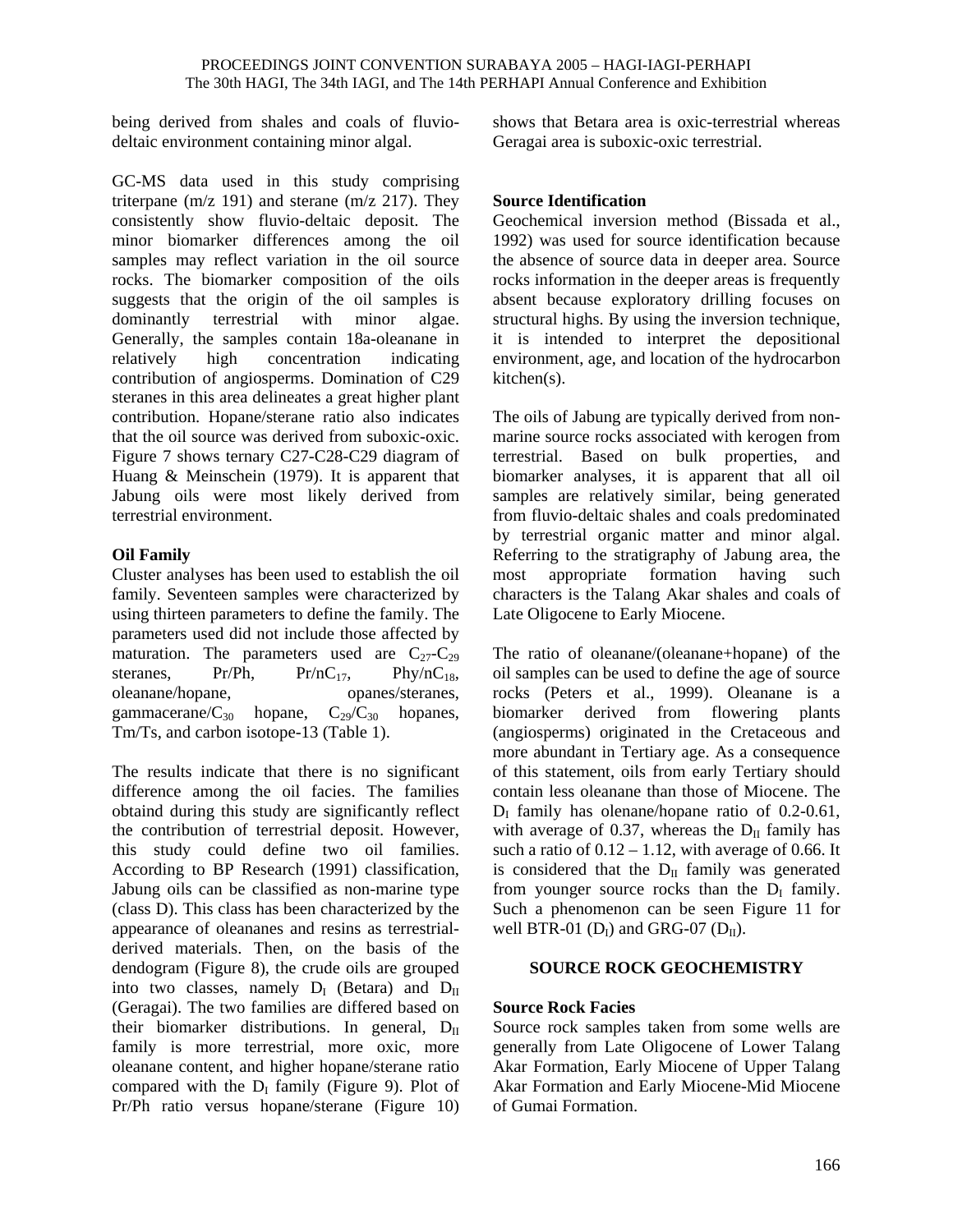Shales of Lower Talang Akar Formation (LTAF) has fair-excellent source rock potential with TOC 0.51-10.99 and coals 21.58-64.18. Shales that are organically rich Type III kerogen tend to generate gas and few oils upon maturity. Shales of Lower Talang Akar Formation are believed as a potential source rock in Jambi Sub-Basin. Shales of Upper Talang Akar Formation (UTAF) has TOC 0.31- 7.16 and coals 59.75-78.52. This formation was a fluvio-deltaic strives to marine area due to transgression effect. Type II and III kerogens are very common in this formation. Such kerogens tend to generate oil and gas. Oil was derived from type II kerogen that is usually marine. Gumai Formation has poor-excellent rock potential with TOC 0.18-8.00 and no coal found in this formation. This formation is marine deposit containing relatively high abundance of marine algae, although the occurrence of some terrestrial deposits is also observed. Organic content based on plot of TOC versus HI and Tmax versus HI for each formation can be seen in Figure 12.

### **Oil Generation, Maturity and Migration**

Maturity and oil generation modelling were constructed using data such as stratigraphy, lithology, formation age, geochemical data (TOC, Rock-Eval pirolysis, and vitrinite reflectance), and geothermal gradient. The results obtained from the modelling indicate that the oil generation in the area was started in Early Miocene and then migrated toward old structures in Betara area. In Geragai area, oils were generated in Mid-Miocene and migrated toward younger structures formed during Plio-Pleistocene (Figure 13).

Migration pathway in Jabung area seems to follow the kitchen and high patterns with the most common trend directing relatively NW-SE (Figure 14). Probability of the charging prospect for the high areas can be evaluated using detailed modelling along the migration pathways.

### **CONCLUSIONS**

- Based on the geochemical study, oils of Jabung area were commonly derived from terrestrial source rock, having suboxic-oxic environment (fluvio-deltaic) predominated by marine algae.
- Oils of this area could be divided into two families: DI and DII. DII family contains more

higher plant material input (C29 sterane), higher Pr/Ph, higher concentration of oleanane, and higher hopane/sterane ratios than the DI family.

- Based on the oleanane content, oils belong to the DII family have been estimated that their source rock is relatively younger than that of the DI family.
- Source rocks of Talang Akar Formation were generally constructed by type II and III kerogens with type III being more predominant. The occurrence of algal-material input in Talang Akar Formation indicates that the study area was transition of a fluvio-deltaic environment. Shales of Gumai Formation were marine deposited, being rich of marine algae, although some inputs of terrestrial organic materials were recognised.
- The oil generation was started in Early Miocene and migrated toward old structures in Betara area. In Geragai area, oils were generated in Mid-Miocene and migrated toward young structures that were formed during Plio-Pleistocene.

### **REFERENCES**

BP Research Centre, 1991. Geochemistry for Exploration and Production – Short Course,

British Petroleum Research Centre, Sunbury, unpublished.

Bissada, K.K., Elrod, L.W., Darnell, L.M., Szymczyk, H.M. and Trostle, J.L., 1992, Geochemical Inversion-A Modern Approach to Inferring Source Rock Identity From Characteristics of Accumulated. Proc. Indonesian Petrol. Assoc. 21st Annual Convention, 165-182

Huang, J.M. and Meinschein, W.G, 1979, Sterols as Ecological Indicators, Geochimica et Cosmochimica Acta 43, 739-745

Manaf, N.A. and Mujahidin, N., 1993. Evaluasi Migrasi Hidrokarbon di Sub Cekungan Jambi Berdasar Pemelajaran Biomarker dan Sejarah Tektoniknya. Proc. Indonesian Association of Geologists, 22nd Annual Convention, 736-758

Moldowan, J.M., Seifert, W.K. and Gallegos E.J., 1985. Relationship Between Petroleum and Depositional Environment of Petroleum Source Rocks. AAPG Bull. 69, 1255-1268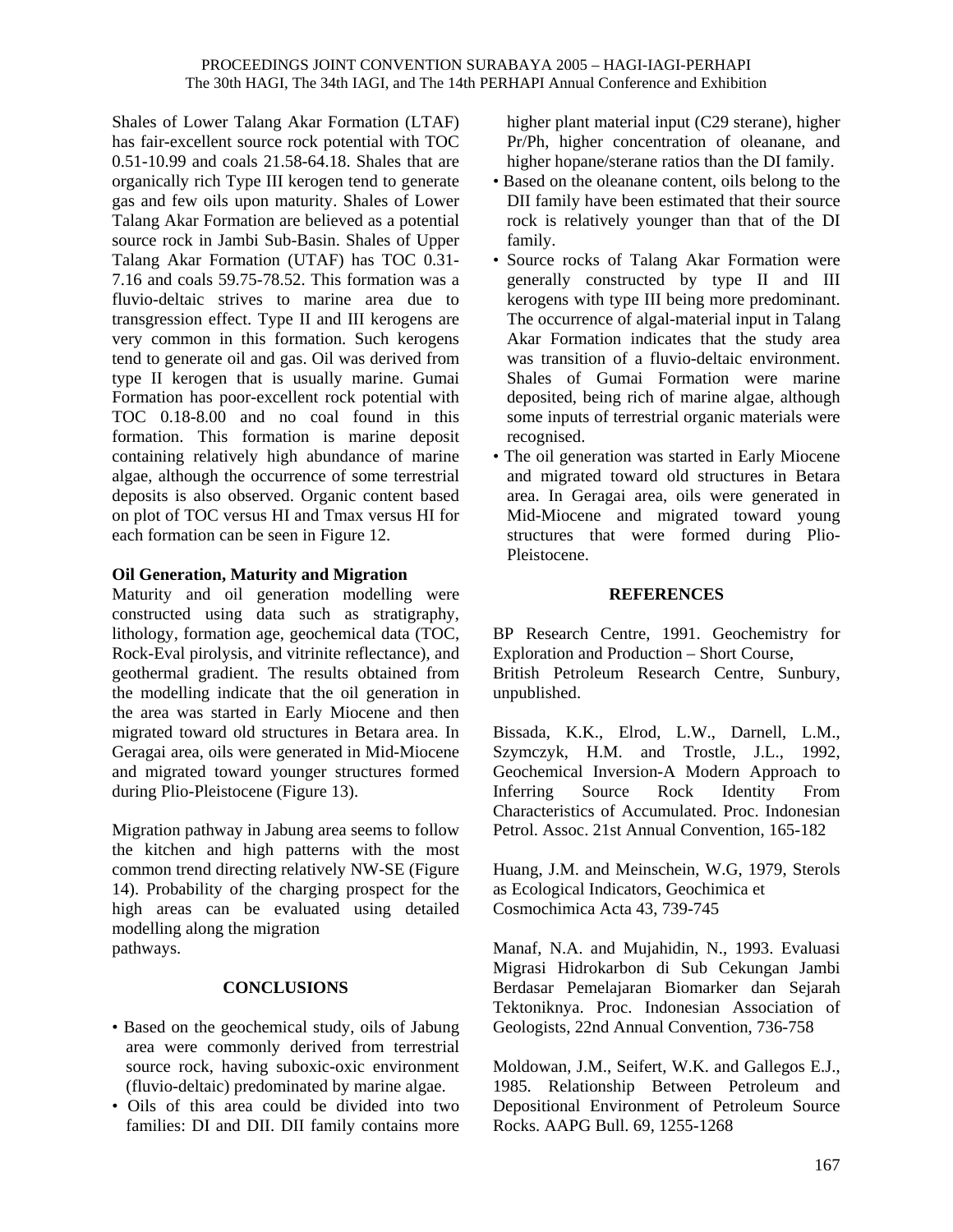Peters, K.E., Fraser, T.H., Amris, W., Rustanto, B and Hermanto, E. 1999 Geochemistry of Crude Oils from Eastern Indonesia. AAPG Bull. 83, 1927-1942

Robinson. K.M., 1987. An Overview of Source Rocks and oils in Indonesia. Proc. Indonesian Petrol. Assoc. 16th Annual Convention, 97-122

Satyana, A.H. and Purwaningsih, E.M., 2002. Geochemistry and Habitat of Oil and Gas in The East Java Basin: Regional Evaluation and New

Observations. Proc. Indonesian Association of Geologist., 31st Annual Convention, 68-102 Sofer, Z., 1984. Stable Carbon Isotope Compositions of Crude Oils : Application to Source Depositional Environments and Petroleum Alteration. AAPG Bull. 68, 31-72

ten Haven, H.L. and Schiefelbein, C., 1995. The Petroleum Systems of Indonesia. Proc. Indonesian Petrol. Assoc. 24th Annual Convention, 443-459

| OIL<br><b>SAMPLE</b> | $C_{27}$ | $C_{28}$          | $C_{29}$ |       | $Pr/Ph$ Pr/nC <sub>17</sub> | $Phy/nC_{18}$ | Ol/Hop | Hop/ster | <b>GMx100</b><br>$C_{30}$ Hop | $C_{28}$ Hop<br>$C_{30}$ Hop | Tm/Ts |          | $\delta$ <sup>13</sup> C sat $\delta$ <sup>13</sup> C aro |
|----------------------|----------|-------------------|----------|-------|-----------------------------|---------------|--------|----------|-------------------------------|------------------------------|-------|----------|-----------------------------------------------------------|
| <b>BTR-01</b>        |          | 20.79 32.38       | 46.83    | 8.07  | 2.59                        | 0.35          | 0.27   | 6.97     | 4.08                          | 0.65                         | 2.14  |          |                                                           |
| <b>BTR-02</b>        |          | 19.52 37.73       | 42.75    | 8.16  | 2.20                        | 0.28          | 0.33   | 5.89     | 4.14                          | 0.72                         | 2.06  |          |                                                           |
| <b>BTR-03</b>        |          | 22.77 28.18       | 49.06    | 5.76  | 2.34                        | 0.39          | 0.29   | 5.96     | 3.99                          | 0.72                         | 2.04  | $-30.14$ | $-27.62$                                                  |
| <b>BTR-04</b>        |          | 18.48 26.67       | 54.86    | 6.70  | 4.44                        | 0.81          | 0.20   | 11.46    | 4.08                          | 0.73                         | 4.00  | $-30.41$ | $-27.62$                                                  |
| <b>BTR-05</b>        |          | 19.30 28.27       | 52.44    | 6.47  | 7.20                        | 0.8           | 0.21   | 7.49     | 3.47                          | 0.77                         | 3.61  | $-30.20$ | $-27.50$                                                  |
| <b>BTR-06</b>        |          | 45.00 25.00       | 30.00    | 10.57 | 2.20                        | 0.27          | 0.55   | 6.71     | 0.00                          | 0.80                         | 0.59  | $-28.40$ | $-27.06$                                                  |
| <b>BTR-07</b>        |          | 42.50 25.00       | 32.50    | 10.36 | 2.20                        | 0.26          | 0.61   | 4.12     | 0.00                          | 0.81                         | 0.46  | $-28.37$ | $-27.03$                                                  |
| <b>BTR-08</b>        |          | 37.50 29.20       | 33.30    | 11.16 | 2.10                        | 0.29          | 0.52   | 5.09     | 0.00                          | 0.91                         | 1.01  | $-28.58$ | $-26.65$                                                  |
| <b>GRG-01</b>        |          | 23.00 26.00       | 51.00    | 9.81  | 1.60                        | 0.31          | 0.87   | 3.97     | 0.00                          | 0.88                         | 1.21  | $-29.40$ | $-27.40$                                                  |
| <b>GRG-02</b>        |          | 22.00 27.00       | 51.00    | 8.60  | 1.55                        | 0.25          | 1.10   | 3.94     | 0.00                          | 0.87                         |       | $-29.70$ | $-28.40$                                                  |
| <b>GRG-03</b>        |          | 23.00 25.00       | 52.00    | 5.72  | 1.33                        | 0.29          | 0.59   | 2.21     | 0.00                          | 0.63                         | 1.89  | $-28.50$ | $-28.90$                                                  |
| <b>GRG-04</b>        |          | 16.00   16.00     | 69.00    | 8.34  | 1.73                        | 0.28          | 0.57   | 3.42     | 0.00                          | 0.46                         | 1.59  | $-30.30$ | $-27.50$                                                  |
| <b>GRG-05</b>        |          | 14.00 11.00 75.00 |          | 6.94  | 2.35                        | 0.33          | 0.68   | 2.72     | 0.00                          | 0.45                         | 1.74  | $-29.90$ | $-27.30$                                                  |
| <b>GRG-06</b>        | 9.00     | 18.00             | 72.00    | 7.16  | 2.25                        | 0.3           | 0.44   | 2.60     | 0.00                          | 0.46                         | 2.11  | $-30.20$ | $-27.20$                                                  |
| <b>GRG-07</b>        | 43.87    | 14.19             | 41.97    | 7.22  | 1.97                        | 0.27          | 0.49   | 2.47     | 2.01                          | 0.16                         | 1.72  |          |                                                           |
| <b>GRG-08</b>        |          | 31.21 26.63       | 42.16    | 3.83  | 1.95                        | 0.26          | 0.12   | 6.61     | 8.51                          | 0.94                         | 0.79  |          |                                                           |
| <b>GRG-09</b>        |          | 27.41 24.12 48.46 |          | 3.45  | 0.16                        | 0.29          | 1.12   | 2.77     | 3.10                          | 0.49                         | 4.63  |          |                                                           |

**TABLE 1:** 17 samples and 13 parameters from oil data that used in oil family / grouping



**FIGURE 1:** Stratigraphy of Jabung area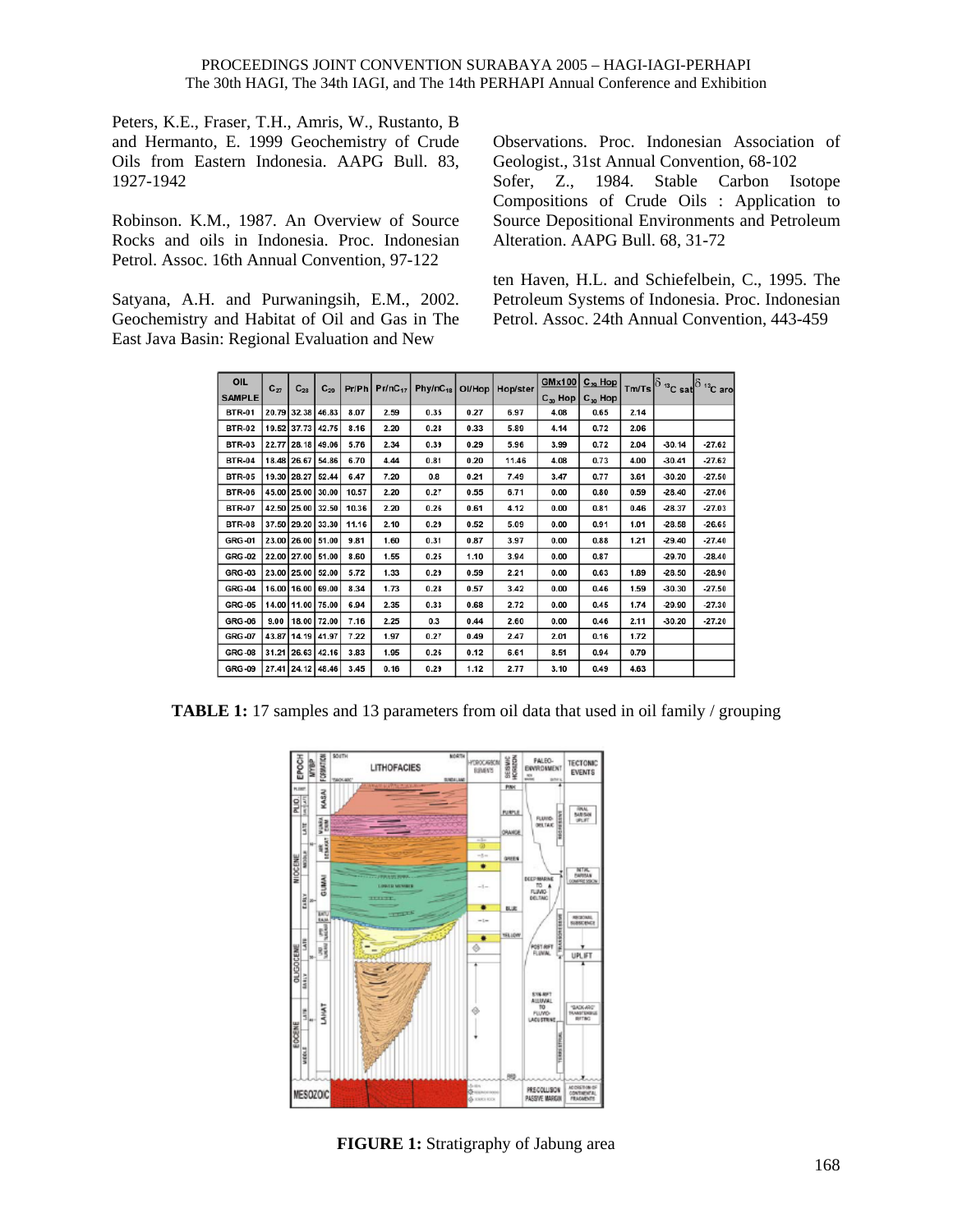

**FIGURE 2:** Hydrocarbon system of Jabung area



(non-marine oil)



**FIGURE 3:** Location map of Jabung study area **FIGURE 4:** All oils include in class "D" or "E"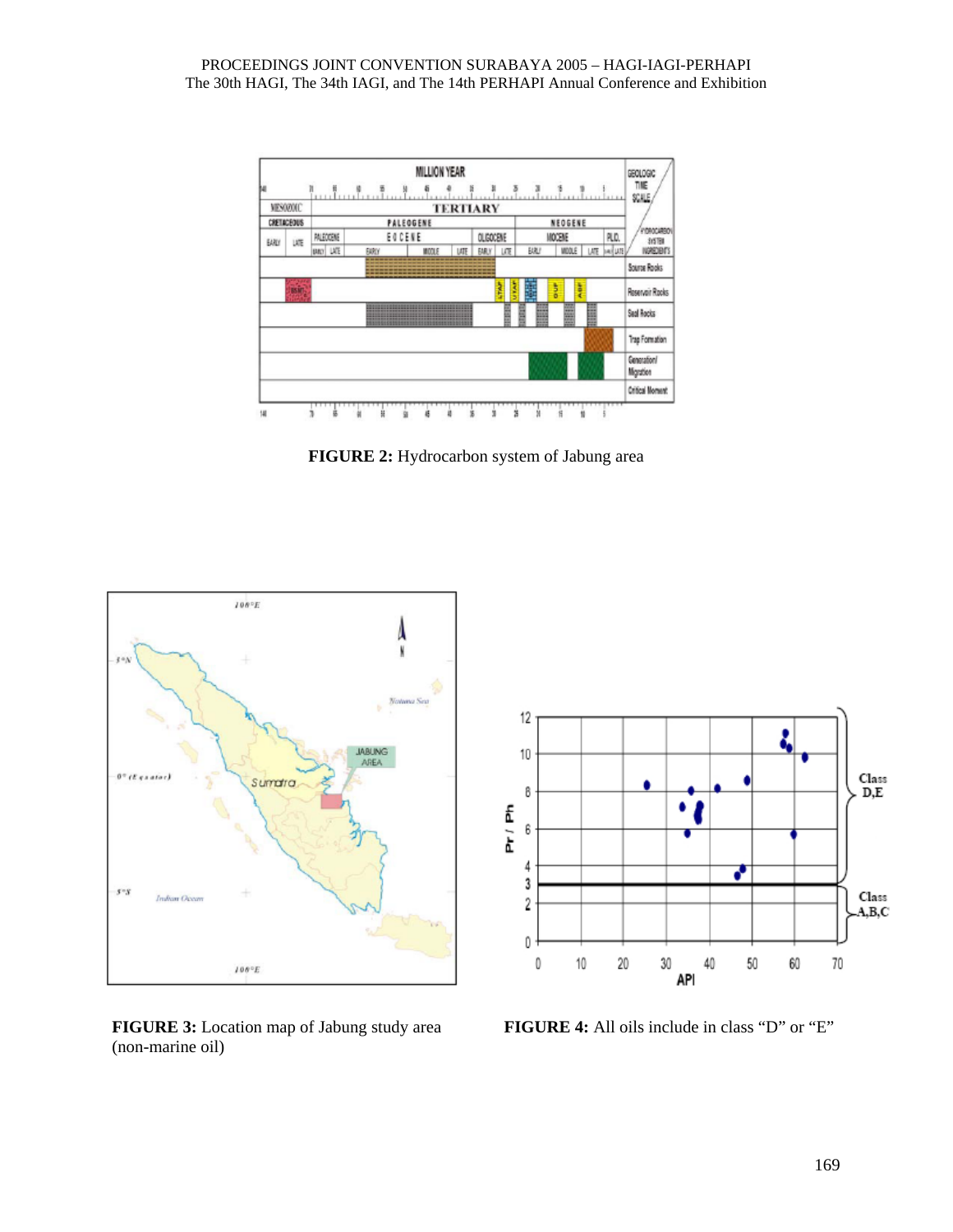

**FIGURE 5:** Cross plot of pristane and phytane **FIGURE 6:** Cross plot of aromatic and saturate to normal alkane showing oxic condition carbon-13 isotopes showing mixtures with terrestrial characteristic between terrestrial material and algal





**FIGURE 7:** Ternary diagram of m/z 217 C<sub>27</sub>- C<sub>28</sub>-C<sub>29</sub> **FIGURE 8:** Dendogram as a result of cluster showing depositional environments, analysis divided into two family oils  $D_I$  and  $D_{II}$ non-marine and fluvio-deltaic source rock

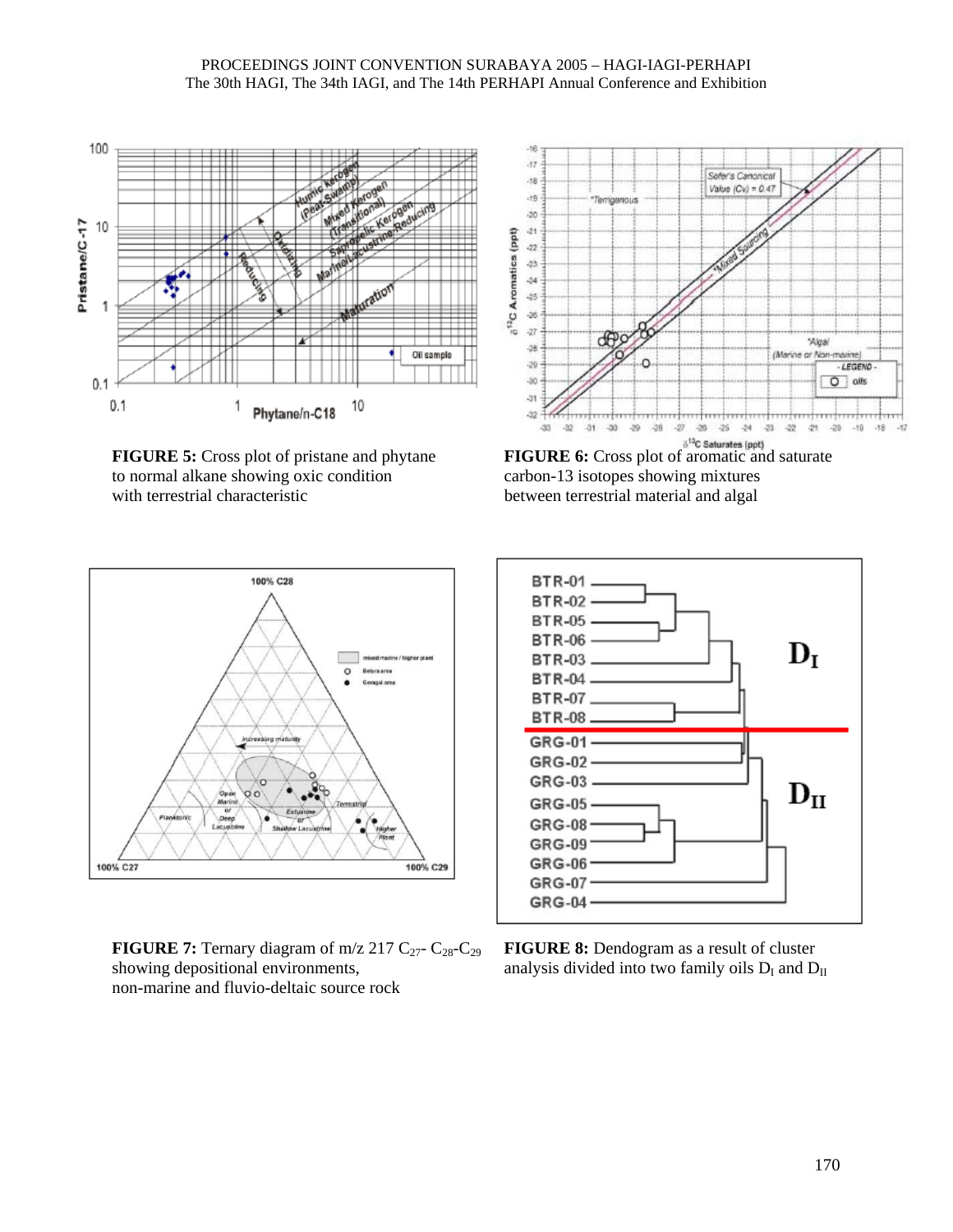

FIGURE 9: Location of oil family



FIGURE 10: Source rock facies based on hopane/sterane and pristane/phytane showing suboxic oxic terrestrial



FIGURE 11: m/z 191 triterpane showing oleanane content, D<sub>I</sub> that representatived by BTR-01has less oleanane than oleanane content in  $D_{\rm II}$  that representatived by GRG-07